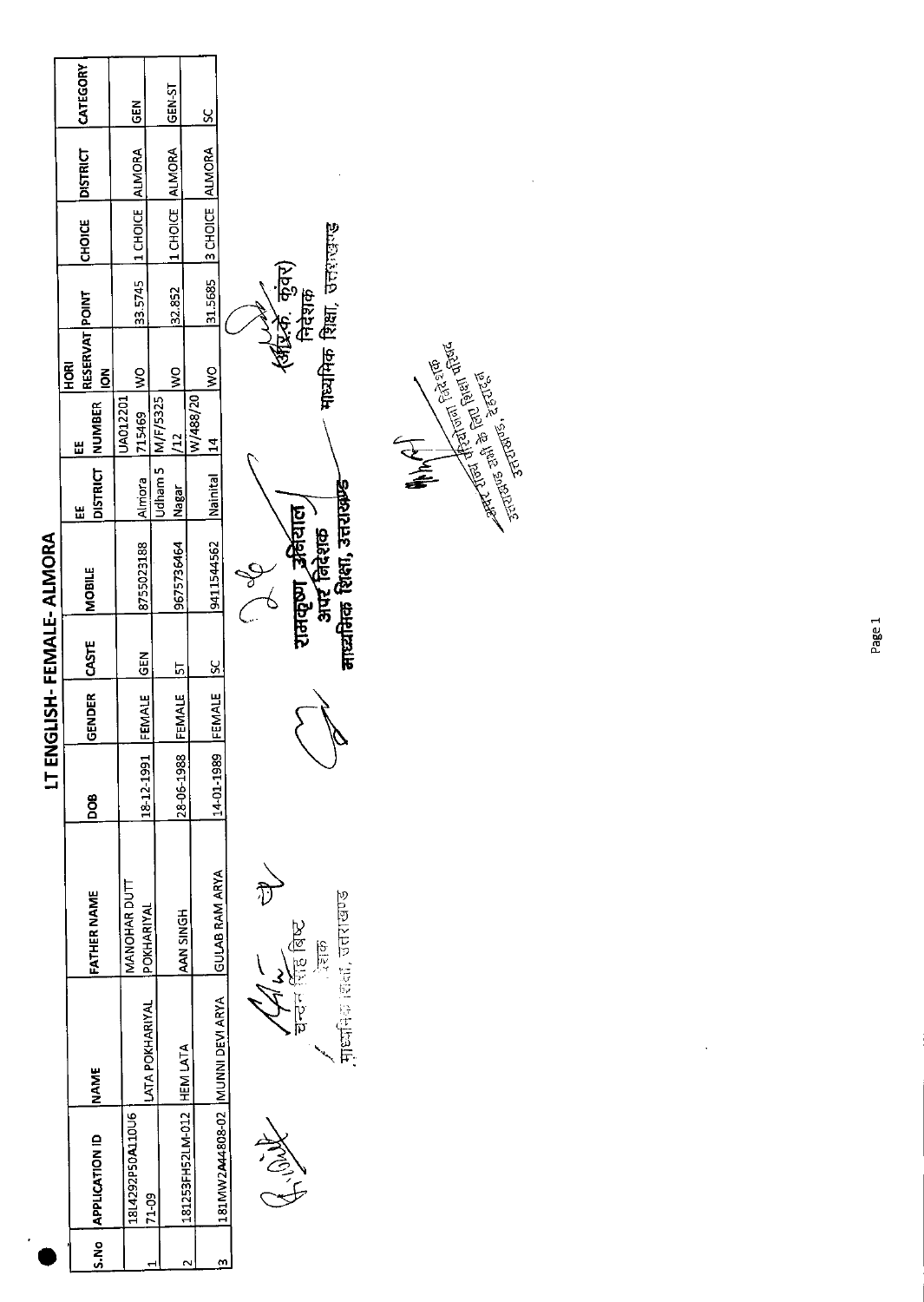|                                  | <b>CATEGORY</b>                         | <b>IGEN</b>                    |                                                                  |
|----------------------------------|-----------------------------------------|--------------------------------|------------------------------------------------------------------|
|                                  | <b>DISTRICT</b>                         | 11 CHOICE CHAMOLI              |                                                                  |
|                                  | <b>CHOICE</b>                           |                                | माध्यमिक शिक्षा, उत्तराखण्ड<br>(आर.की. कुंवर)<br>निदेशक          |
|                                  |                                         | 32.537                         |                                                                  |
|                                  | RESERVAT POINT<br>HORI<br>$\frac{2}{5}$ | $\frac{8}{2}$                  |                                                                  |
|                                  | DISTRICT NUMBER<br>出                    | W2091/01                       |                                                                  |
|                                  | Ш                                       | Chamoli 2                      | अन्द्र निरेशक<br>भार्यनिक् शिला, उत्तराखण्ड<br>रामकृष्ण , उतियाल |
| <b>LT ENGLISH-FEMALE-CHAMOLI</b> | <b>MOBILE</b>                           | 9760242622                     |                                                                  |
|                                  | <b>CASTE</b>                            | <b>GEN</b>                     |                                                                  |
|                                  | <b>GENDER</b>                           | FEMALE                         |                                                                  |
|                                  | 80a                                     |                                |                                                                  |
|                                  | <b>FATHER NAME</b>                      | ADITYA RAM MAITHANI 10-02-1985 | 可以 医血管 医血管                                                       |
|                                  | <b>NAME</b>                             |                                | 台上,不像<br><b>PERIOR</b>                                           |
|                                  | S.No APPLICATION ID                     | 1801W92A210-04   ARTI KIMOTHI  | NEW YORK                                                         |
|                                  |                                         |                                |                                                                  |

**My Contract of Contract of the Property and Taxable Property and Taxable Property and Taxable Property and Taxable Property and Taxable Property and Taxable Property and Taxable Property and Taxable Property and Taxable P** 

4

 $\bar{\beta}$ 

 $\hat{\mathcal{A}}$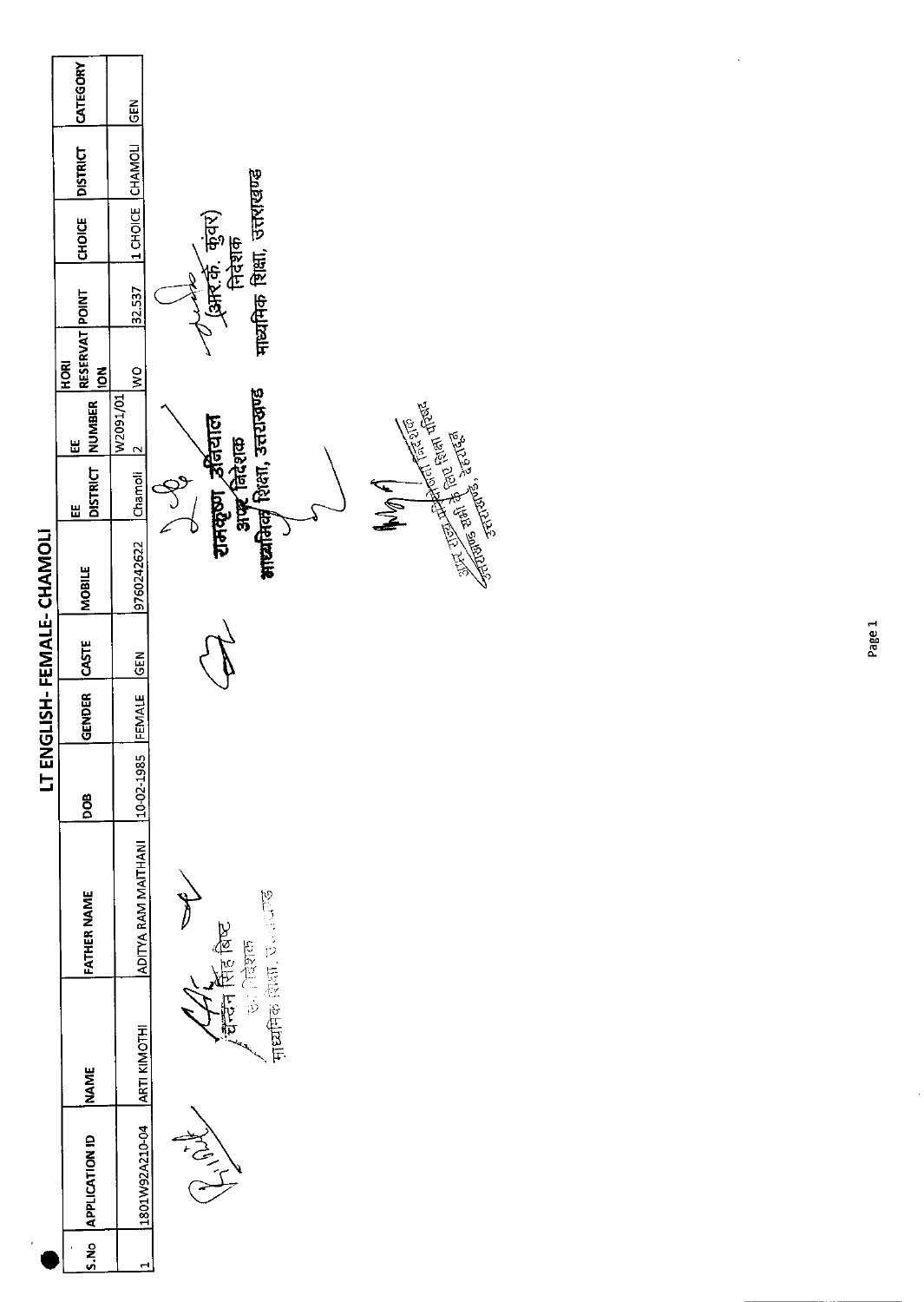|                             | CATEGORY                               | <b>IGEN</b>                       |                                                                                                                                                                   |
|-----------------------------|----------------------------------------|-----------------------------------|-------------------------------------------------------------------------------------------------------------------------------------------------------------------|
|                             | <b>DISTRICT</b>                        | 1 CHOICE CHAMPAWAT                |                                                                                                                                                                   |
|                             | CHOICE                                 |                                   |                                                                                                                                                                   |
|                             |                                        | 33.0255                           | (आर.के. कुंवर)<br>निदेशक<br>माध्यमिक शिक्षा, उत्तराज्यद                                                                                                           |
|                             | RESERVAT POINT<br>HORI<br>$\mathsf{S}$ | $\frac{8}{2}$                     |                                                                                                                                                                   |
|                             | NUMBER<br>Ш                            | 83458                             |                                                                                                                                                                   |
|                             | <b>DISTRICT</b><br>쁘                   | Champaw UA042201<br>$\frac{1}{6}$ | <b>ANGEL</b>                                                                                                                                                      |
| LT ENGLISH-FEMALE-CHAMPAWAT | <b>MOBILE</b>                          | 7417807988                        | Surveyor (Figure 1991)<br>Surveyor Hundrey (Figure 1995)<br>Surveyor Jungki, Zerzick<br>्रामवृष्ण उतियाल<br>  अपर निदेशक<br>मार्चनिक शिक्षा, उत्तरासण्ड<br>Q<br>L |
|                             | <b>LCASTE</b>                          | GEN                               |                                                                                                                                                                   |
|                             | GENOER                                 | FEMALE                            |                                                                                                                                                                   |
|                             | $\frac{80}{2}$                         | 01-07-1992                        |                                                                                                                                                                   |
|                             | FATHER NAME                            | DEEP PRAKASH JOSHI                | ゆごう エー・コー<br>चन्दन सिंह बिष्ट<br>$-215$                                                                                                                           |
|                             | <b>NAME</b>                            | NEHA JOSHI                        | 馬座 心理棒                                                                                                                                                            |
|                             | <b>APPLICATION IO</b>                  | 1812A00J4NU85834<br>2-02          | そんて                                                                                                                                                               |
|                             | S.No                                   |                                   |                                                                                                                                                                   |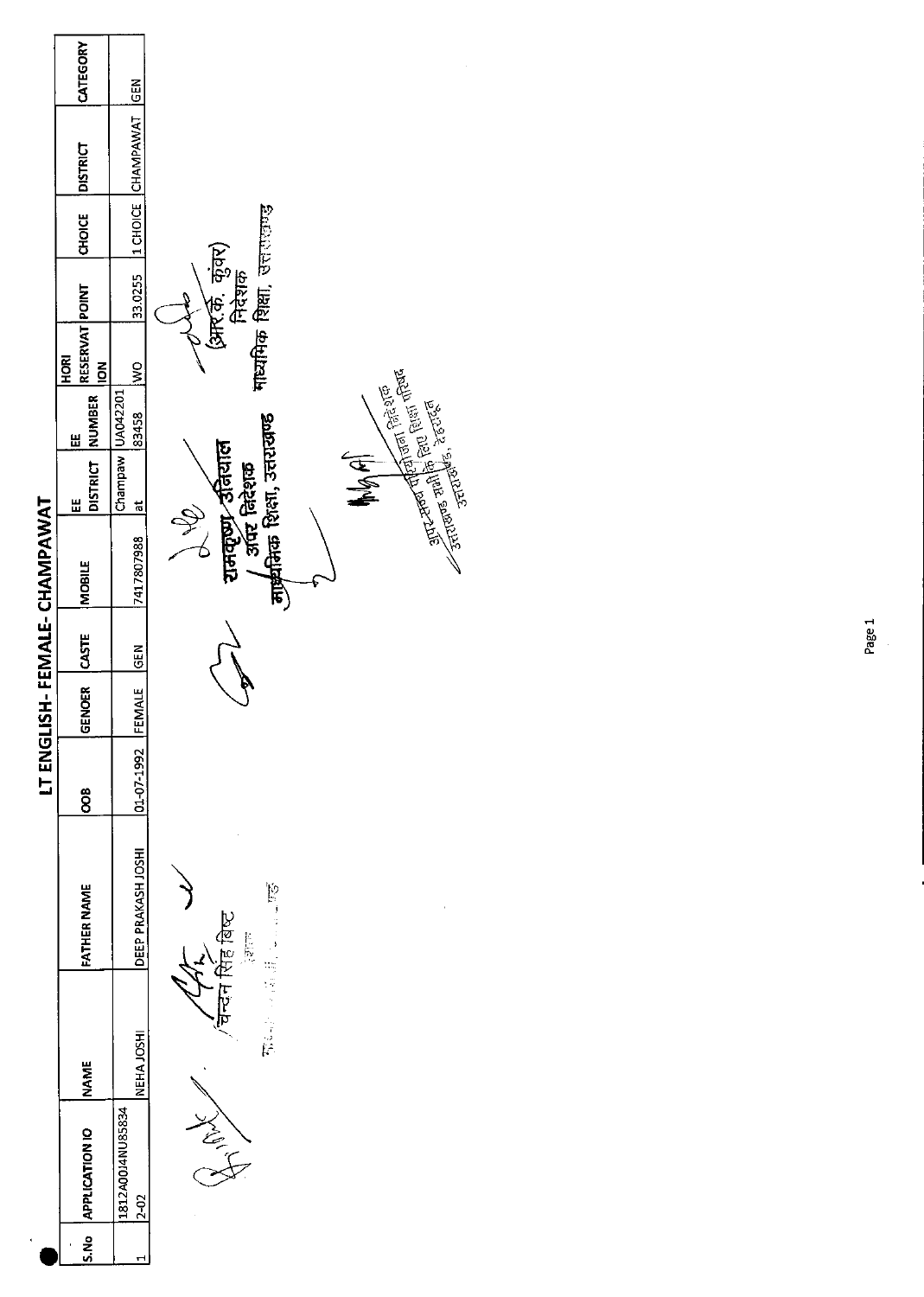|                             | CATEGORY                                   | GEN                       |                                                                                                  |        |
|-----------------------------|--------------------------------------------|---------------------------|--------------------------------------------------------------------------------------------------|--------|
|                             | <b>DISTRICT</b>                            |                           |                                                                                                  | بمدا   |
|                             | <b>CHOICE</b>                              | <b>6 CHOICE NAINITAL</b>  |                                                                                                  |        |
|                             |                                            | 32.478                    | साइकिक शिक्षा, उत्तराखण्ड<br>(आर.के. कुंवर)<br>निदेशक                                            |        |
|                             | RESERVAT POINT<br>HORI<br>$\sum_{i=1}^{n}$ | $\frac{1}{2}$             |                                                                                                  |        |
|                             | NUMBER<br>$\mathbf{H}$                     | 1030/08<br>$\dot{\Sigma}$ | <b>And First Print</b> Grapes (1976)<br>And First Print Grapes (1976)<br><b>. Andrea</b> Recited |        |
|                             | <b>DISTRICT</b><br>띲                       | Pauri                     | MOR<br>S                                                                                         |        |
| LT ENGLISH- FEMALE- NAI IAL | MOBILE                                     | 9457651217                | े अंदर विदेशक<br><b>माध्यमिक्री</b> शिक्षा, उत्तरासण्ड<br>रामकूण उद्भियति<br>$\mathcal C$        |        |
|                             | CASTE                                      | <b>GEN</b>                |                                                                                                  | Page 1 |
|                             | GENDER                                     | <b>FEMALE</b>             |                                                                                                  |        |
|                             | pos                                        | 13-06-1988                |                                                                                                  |        |
|                             | <b>FATHER NAME</b>                         | SHAKTI PRASAD DEVRANI     |                                                                                                  |        |
|                             | <b>NAME</b>                                | PRABHA DEVRANI            | Popular Section<br>चन्दन सिंह बिष्ट<br>उप निदेशक                                                 |        |
|                             | <b>APPLICATION ID</b>                      | 18M-DP300810-02           | RIVERS                                                                                           |        |
|                             | S.No                                       | H                         |                                                                                                  |        |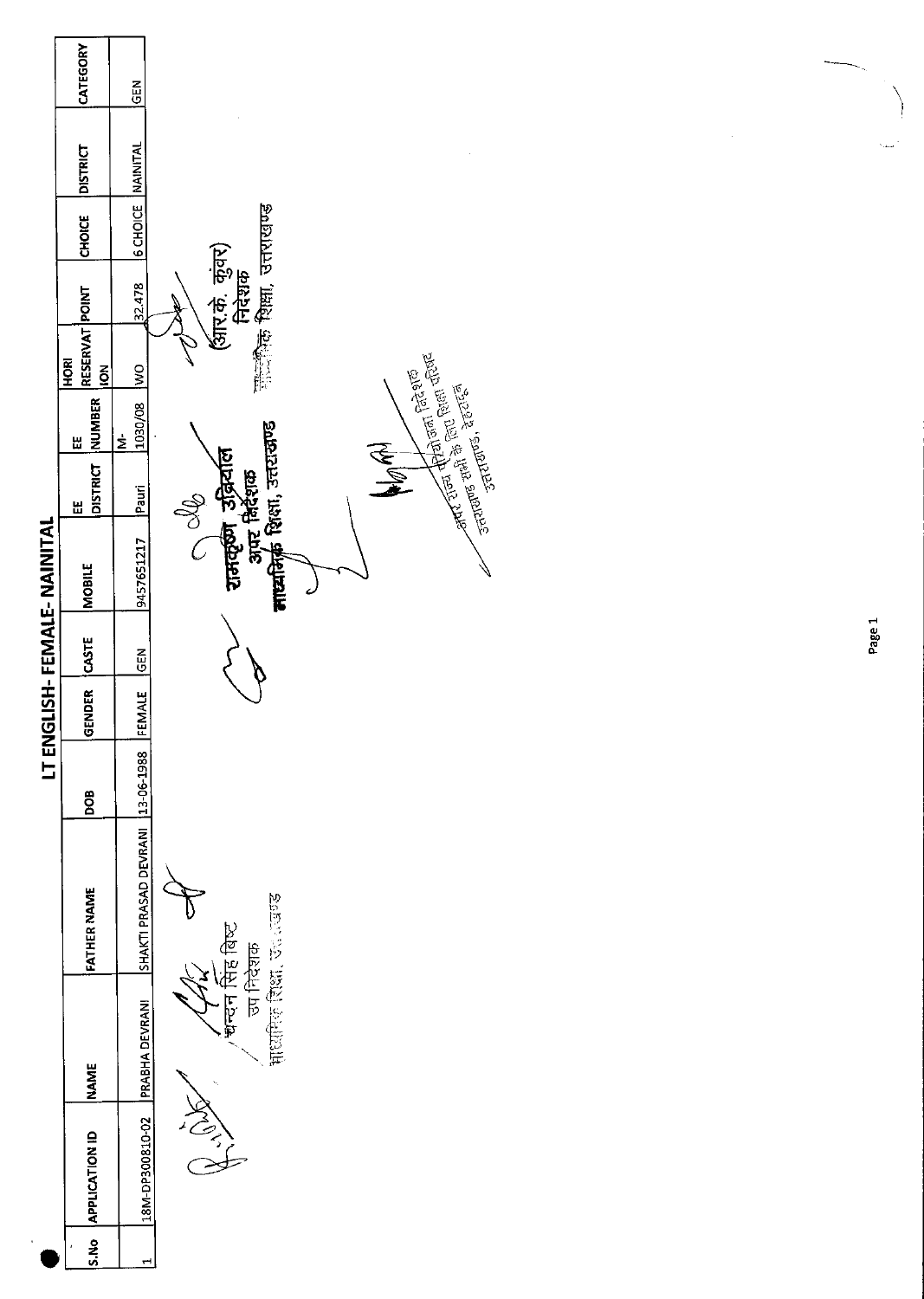|                         | CATEGORY                     | GEN-OBC              |                                                                                                                                                                                                                                                                                                                                                    |
|-------------------------|------------------------------|----------------------|----------------------------------------------------------------------------------------------------------------------------------------------------------------------------------------------------------------------------------------------------------------------------------------------------------------------------------------------------|
|                         |                              |                      |                                                                                                                                                                                                                                                                                                                                                    |
|                         | <b>DISTRICT</b>              |                      |                                                                                                                                                                                                                                                                                                                                                    |
|                         | <b>CHOICE</b>                | <b>SCHOICE</b> PAURI |                                                                                                                                                                                                                                                                                                                                                    |
|                         |                              | 33.5985              |                                                                                                                                                                                                                                                                                                                                                    |
| LT ENGLISH-FEMALE-PAURI | RESERVAT POINT<br><b>ROK</b> | $\frac{1}{2}$        | (आर.के. कुंवर)<br>निदेशक                                                                                                                                                                                                                                                                                                                           |
|                         | <b>NUMBER</b><br>씬           | 2861/13<br>$\geq$    |                                                                                                                                                                                                                                                                                                                                                    |
|                         | <b>OISTRICT</b><br>出         | Haridwar             |                                                                                                                                                                                                                                                                                                                                                    |
|                         | <b>MOBILE</b>                | 9927181597           | <mark>माध्यमिक शिक्षा, उत्तराखण्ड</mark> गौ <sup>द्य</sup> भिक शिक्षा, उत्तराखण्ड<br>and the first company of the state of the first of the state of the first of the state of the state of the state of the state of the state of the state of the state of the state of the state of the state of the state of th<br>रामकूण उनियाल<br>अपर निदेशक |
|                         | <b>CASTE</b>                 | <b>OBC</b>           |                                                                                                                                                                                                                                                                                                                                                    |
|                         | <b>ENOER</b><br>ō            | FEMALE               |                                                                                                                                                                                                                                                                                                                                                    |
|                         | <b>SOO</b>                   | 05-11-1988           |                                                                                                                                                                                                                                                                                                                                                    |
|                         | <b>FATHER NAME</b>           | BEER SINGH           | 2009年10日                                                                                                                                                                                                                                                                                                                                           |
|                         | INAME                        | DEEPA                | , चन्दन सिंह बिष्ट<br>ज्यानिक<br>合金原                                                                                                                                                                                                                                                                                                               |
|                         | S.No APPLICATION ID          | 1821W6D31-8-01       |                                                                                                                                                                                                                                                                                                                                                    |
| $\cdot$                 |                              | ↤                    |                                                                                                                                                                                                                                                                                                                                                    |

Page 1

 $\frac{1}{2}$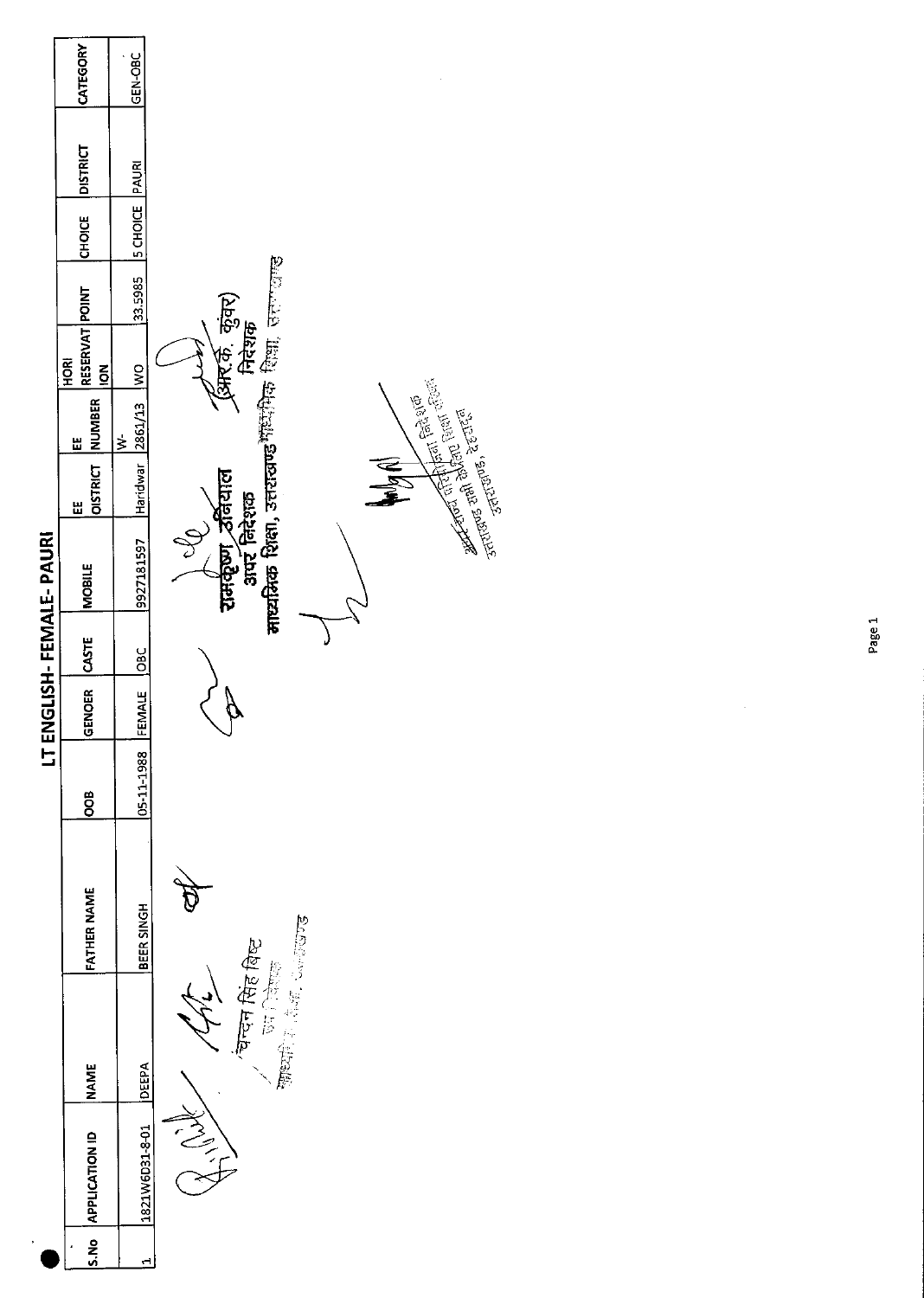

Page 1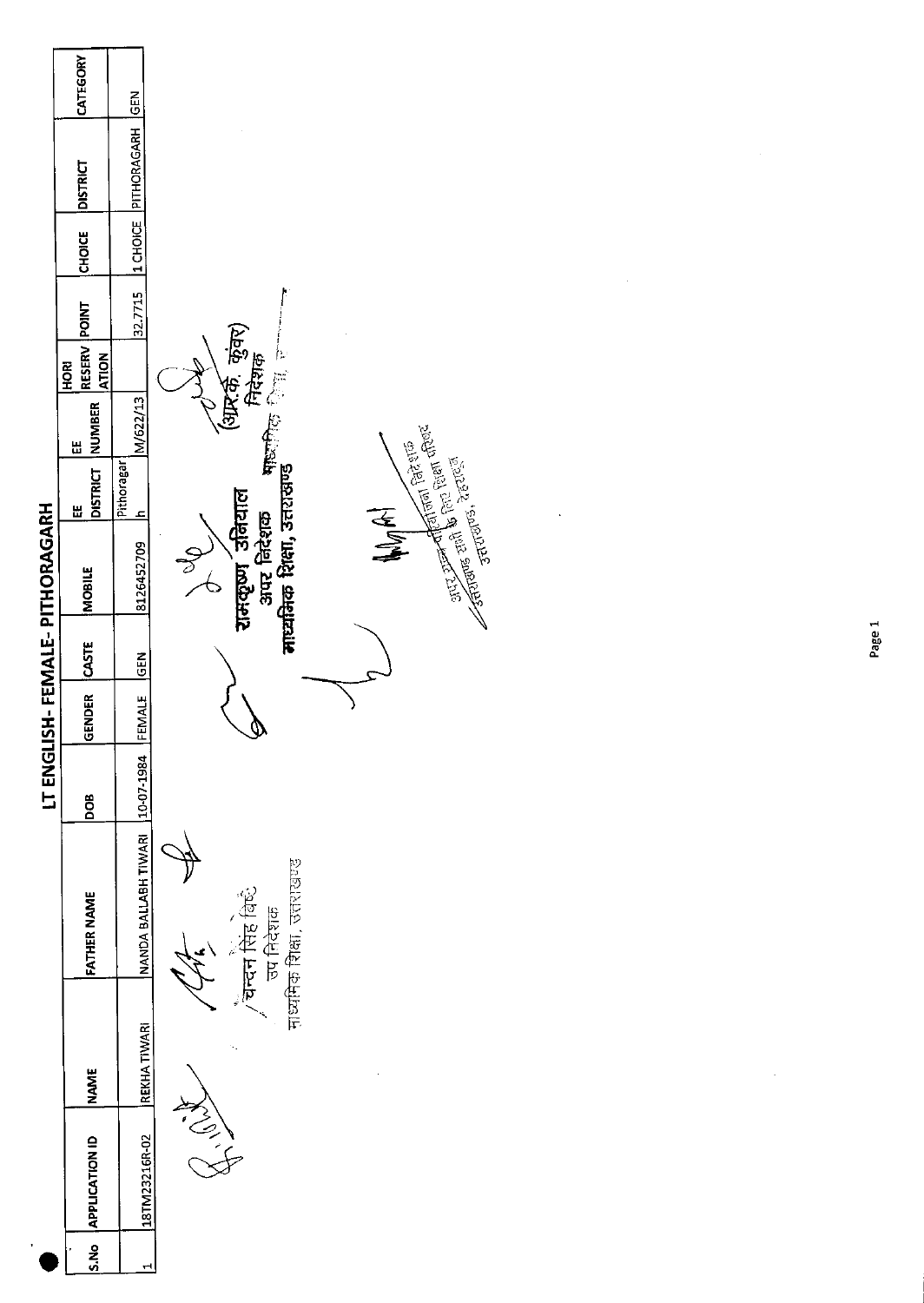

 $\hat{\boldsymbol{\gamma}}$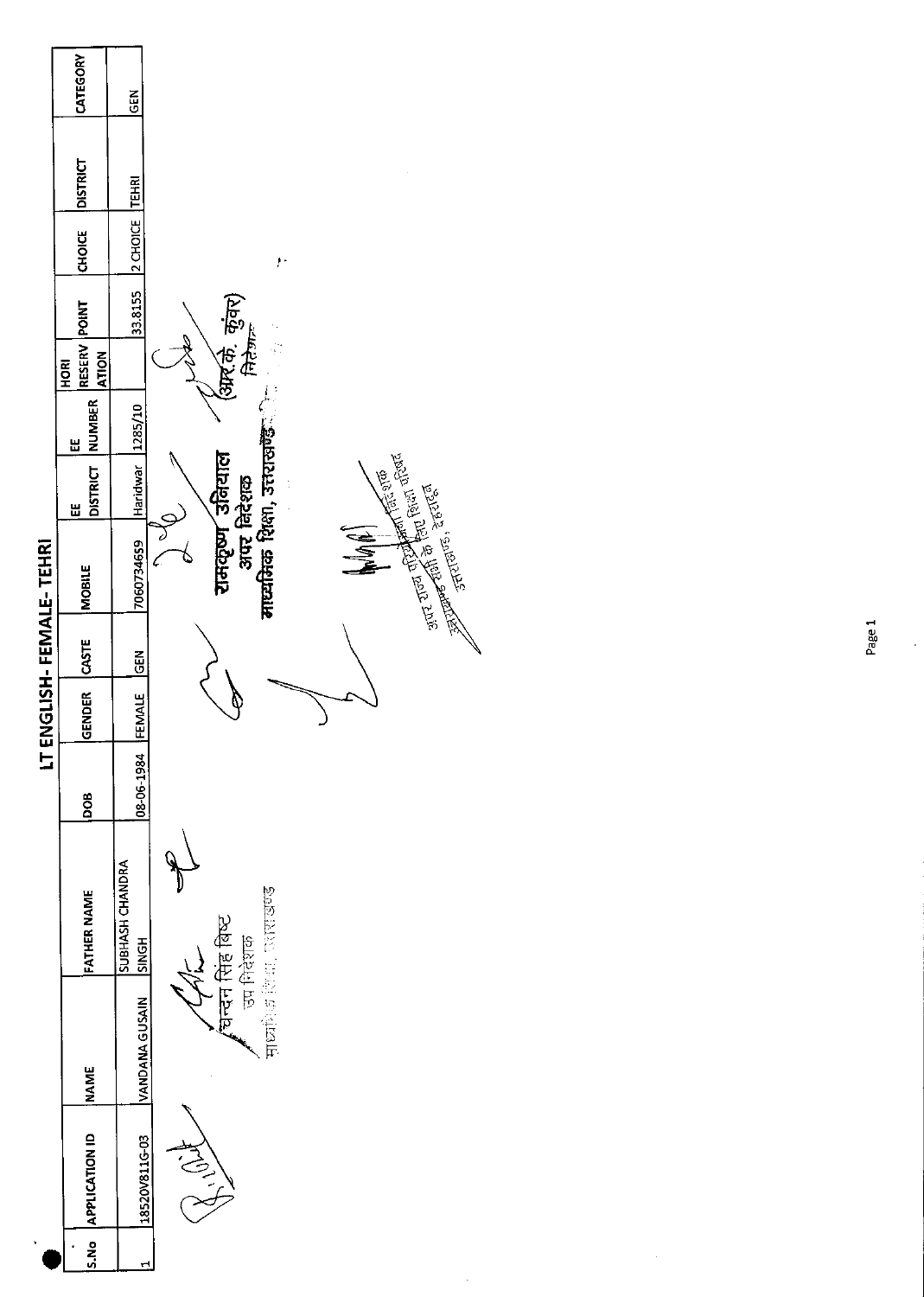

and the star for the control of the star of the star of the star of the star of the star of the star of the star of the star of the star of the star of the star of the star of the star of the star of the star of the star o

್ ಕಾರು<sup>ಗಳು ಸ್ಪೇರಗಳು</sup>

Page 1